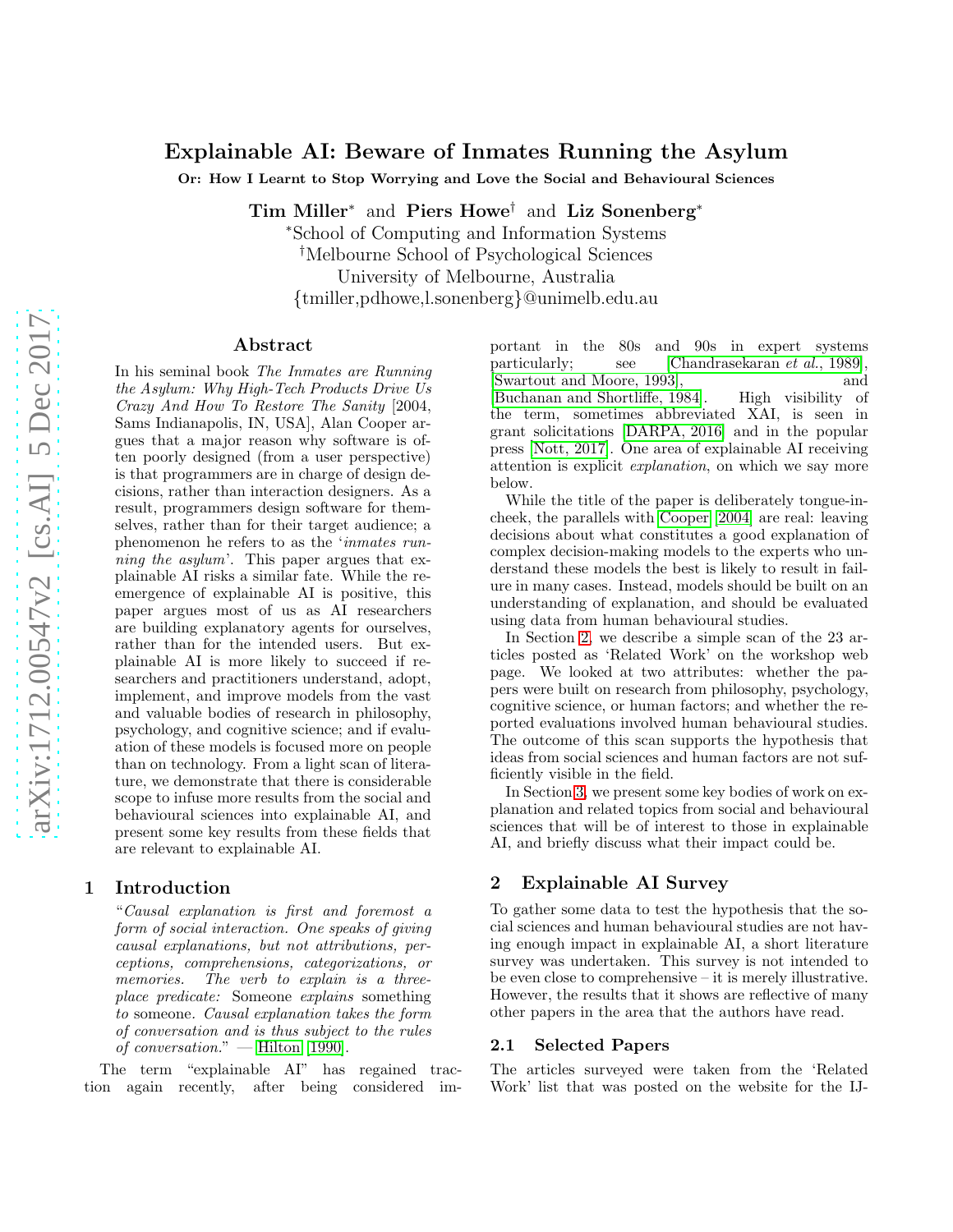CAI 20[1](#page-1-0)7 Explainable AI workshop<sup>1</sup> as of 16 May 2017 — the workshop to which this paper is submitted. In total 23 articles were on the list, although one was not included in the results as described later. This list can be found in Appendix [A.](#page-5-0)

As noted already, this list is far from comprehensive, however, it is a useful list for two reasons:

- 1. First, it was compiled by the explainable AI community: the organisers of the conference requested that people send related papers to be added to the list. As such, it represents at least a subset of what the community see at the moment as highly relevant papers for researchers in explainable AI.
- 2. Second, it is objective from the perspective of the authors of this paper. We did not contribute to the list, so the selection is not biased by our argument.

While the authors of some of the listed papers may not consider their work as explainable AI, almost all of the papers were describing methods for automatically generating explanations of some type.

The paper that was excluded is Tania Lombrozo's survey paper on explanation research in cognitive science [\[Lombrozo, 2012\]](#page-4-7). This is not an explainable AI paper – indeed, it summarises one of the bodies of work of which we argue people should be more aware.

#### 2.2 Survey Method

The survey was lightweight: it only looked for evidence that the presented research was somehow influenced by a scientific understanding of explanations, and that the evaluations were performed using data derived from human behaviour studies or similar. We categorised the papers on the three items of interest, with the criteria for the scores as follows:

- 1. *On topic*: Each paper was categorised as either being about explainable AI or not, based on our understanding of the topic. It is possible that some papers were included on the workshop website because they presented good challenges or potentially useful approaches, but were not papers about explanation *per se*, in which case they were 'off topic'.
- 2. *Data Driven*: Each paper was given a score from 0–2 inclusive.

A score of 1 was given if and only if one or more of the *references* of the paper was an article on explanation in social science, meaning that: (a) explanation or causal attribution as done by humans is one of the main topics of the referenced article(s); (b) the referenced article(s) validated their claims using data collected from human behaviour experiments; and (c) the referenced article(s) appear in a non-computer science venue *or* in a computer science venue but contributed to the understanding of explanation in general (outside of AI).

A score of 2 was given if and only if (a), (b), and (c) above held, and the survey article (not the referenced article) described an algorithm for automatically generating explanations and this algorithm was derived from data from the social sciences. In other words, the algorithm is explicitly based on a model from one or more of the references.

A score of 0 was given for any other paper; that is, no references satisfying (a), (b), and (c).

3. *Validation*: Each paper was given a binary 0/1. A score of 1 was given if and only if the evaluation in the survey article (note, not the referenced article) was based on data from human behavioural studies. Even if the algorithm is categorised as data driven, we argue that it is still important to test that the assumptions and trade-offs made are suitable. It is therefore necessary to (eventually) perform behavioural studies to test if the explanations produced by the algorithm are appropriate for humans.

### 2.3 Results

Table [1](#page-1-1) shows the results for the survey. Results for each of the surveyed articles are available in Appendix [B.](#page-6-0) Five papers were deemed 'off topic', however, the results are included because we could not know the intent of those who submitted articles to the reading list. For the 'Data driven' entry, column 'N' means that we were unsure about the reference. In this case, one paper had a reference to a cognitive science article of which we were unable to locate a copy. For the 'Validation' entry, column 'N' means 'not applicable': three papers were categorised as not applicable because their status were not research articles, but review articles or position papers, and thus, they did not present any algorithm or model to evaluate.

|             |   | On topic<br>$(17 \text{ articles})$ |  |             |  | Off topic<br>$(5 \text{ articles})$ |  |  |  |
|-------------|---|-------------------------------------|--|-------------|--|-------------------------------------|--|--|--|
| Criterion   | N |                                     |  | $2^{\circ}$ |  |                                     |  |  |  |
| Data driven |   |                                     |  |             |  |                                     |  |  |  |
| Validation  |   |                                     |  |             |  |                                     |  |  |  |

<span id="page-1-1"></span>Table 1: Results on small survey

These results show that for the on-topic papers, only four articles referenced relevant social science research, and only one of them truly built a model on this. Further, serious human behavioural experiments are not currently being undertaken. For off topic papers, the results are similar: limited input from social sciences and limited human behavioural experiments.

### 2.4 Discussion

<span id="page-1-0"></span> $^1$ See http://home.earthlink.net/~dwaha/research/meetings/idjaadd7thati/many models being used in explainable The results, while only on a small set of papers, provide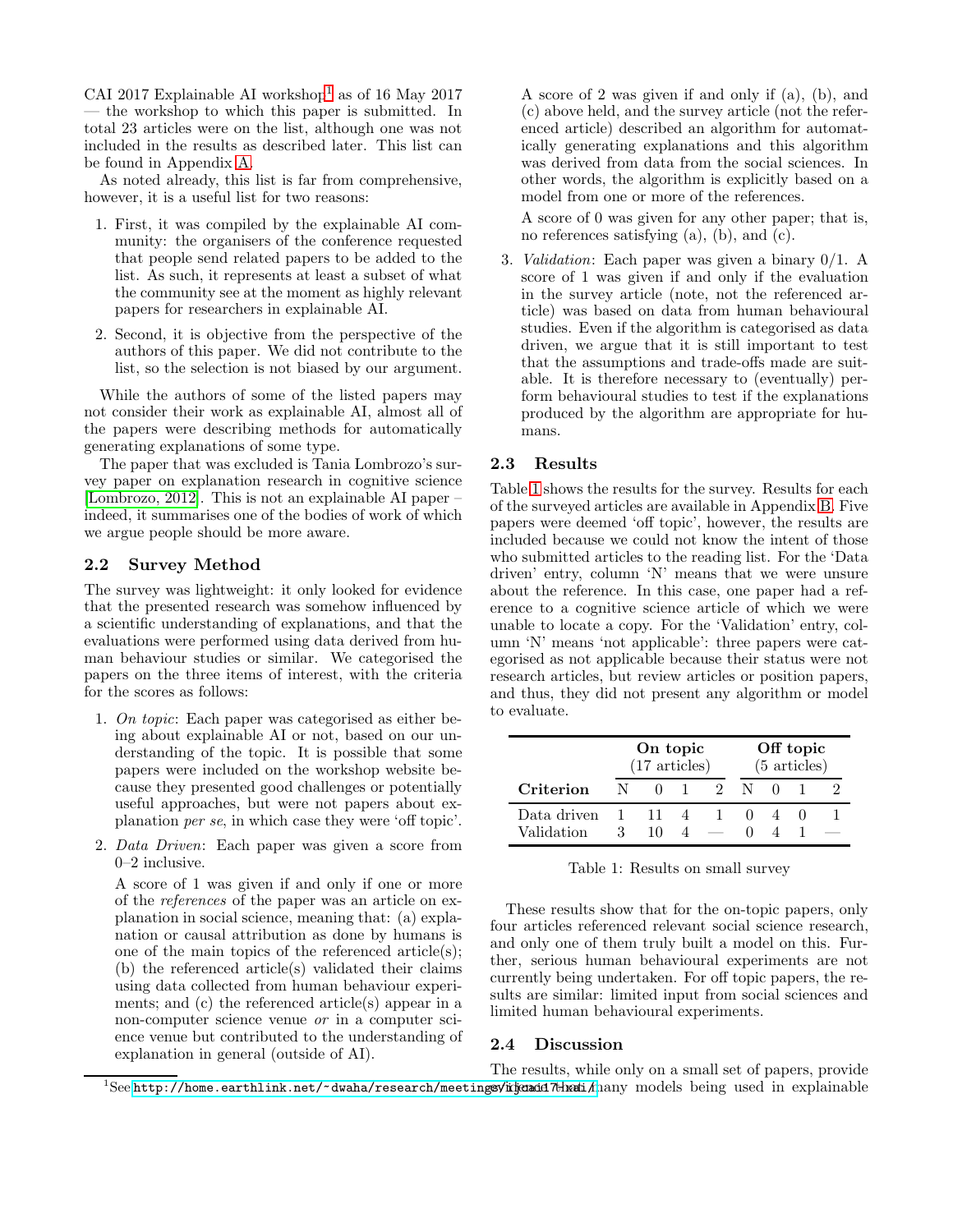AI research are not building on current scientific understanding of explanation. Further, human behavioural experiments are rare — something that needs to change for us to produce useful explanatory agents.

It is important to note that we are not interpreting the above observations to say that there is not a lot of excellent research on explainable AI. For example, consider [Ribeiro](#page-4-8) *et al.* [\[2016\]](#page-4-8), who have done some remarkable work on explaining classifiers, and yet scored '0' on the 'Data Driven' criteria. Instead, they have constructed their own understanding of how people evaluate explanations for their particular field over a series of human behavioural experiments. However, developing such an understanding will not always be required or even possible for many researchers, so in these cases, building on social science research is a sound place to start.

# <span id="page-2-0"></span>3 Where to? A Brief Pointer to Relevant Work

In the different sub-fields of social sciences, there are several hundred articles on explanation, not to mention another entire field on causality. It is not feasible to expect that AI researchers and practitioners can navigate this entire field in addition to their own field of expertise, especially considering that the relevant literature is written for a different audience. However, there are some key areas that should be of interest to those in explainable AI, which we outline in this section.

[Miller \[2017\]](#page-4-9) provides an in-depth survey of all articles cited in this section plus many other relevant articles, and draws parallels between this work and explainable AI. Here, we present several key ideas from that work to demonstrate ways that models of explainable AI can benefit from models of human explanation.

## 3.1 Contrastive Explanation

Perhaps the most important result from this work is that explanations are *contrastive*; or more accurately, *why–questions* are contrastive. That is, why–questions are of the form "*Why* P *rather than* Q*?*", where *P* is the *fact* that requires explanation, and *Q* is some *foil* case that was expected. Most philosophers, psychologists, and cognitive scientists in this field assert that *all* why–questions are contrastive (e.g. see [\[Hilton, 1990;](#page-4-0) [Lombrozo, 2012;](#page-4-7) [Miller, 2017\]](#page-4-9)), and that when people ask for an explanation "*Why* P*?*", there is an implicit contrast case. Importantly, the contrast case helps to frame the possible answers and make them relevant [\[Hilton, 1990\]](#page-4-0). For example, explaining "*Why did Mr. Jones open the window?*" with the response "*Because he was hot*" is not useful if the implied foil is Mr. Jones turning on the air conditioner, as this explains both the fact and the foil; or if the implied foil was why Ms. Smith, who was sitting closer to the window, did not open it instead, as the cited cause does not refer to a cause of Ms. Smith's lack of action.

This is a challenge for explainable AI, because it may not be easy to elicit a contrast case from an observer. However, it is also an opportunity: as [Lipton \[1990\]](#page-4-10) argues, answering a contrastive question is often easier than giving a full cause attribution because one only needs to understand the difference between the two cases, so one can provide a complete explanation without determining or even knowing all causes of the event.

# 3.2 Attribution Theory

Attribution theory is the study of how people attribute causes to events; something that is necessary to provide explanations. It is common to divide the types of attribution into two classes: (1) causal attribution of social behaviour (called *social attribution*); and (2) general causal attribution.

Social Attribution The book from [Malle \[2004\]](#page-4-11), based on a large body of work from himself and other researchers in the field, describes a mature model of how people explain behaviour of others using folk psychology. He argues that people attribute behaviour based on the beliefs, desires, intentions, and traits of people, and presents theories for why failed actions are described differently than successful actions; the former often referring to some precondition that could not be satisfied.

[Malle'](#page-4-11)s work provides a solid foundation on which to build social attribution and explainable AI models for many sub-fields of artificial intelligence. Social attribution is important for systems in which *intentional action* will be cited as a cause; in particular, it is important for systems doing deliberative reasoning, and the concepts used in his work are closely linked to that of systems such as *belief-desire-intention* models [\[Rao and Georgeff, 1995\]](#page-4-12) and AI planning.

Causal Connection Research on how people connect causes shows that they do so by undertaking a mental simulation of what *would have happened* had some other event turned out differently [\[Kahneman and Tversky, 1982;](#page-4-13) [Hilton](#page-4-14) *et al.*, 2005; [McCloy and Byrne, 2000\]](#page-4-15).

However, simulating an entire causal chain is infeasible in most cases, so cognitive scientists and social psychologists have studied how people decide which events to 'undo' (the counterfactuals) to determine cause. For example, people tend to undo more proximal causes over more distal causes [\[Miller and Gunasegaram, 1990\]](#page-4-16), abnormal events over normal events [\[Kahneman and Tversky, 1982\]](#page-4-13), and events that are considered more 'controllable' [\[Girotto](#page-4-17) *et al.*, 1991].

For explainable AI models, these heuristics are useful from a computational perspective in large causal chains, in which causal attribution is intractable in many cases [\[Eiter and Lukasiewicz, 2002\]](#page-4-18). Effectively, they can be used to 'skip-over' or *discount* some events and not consider their counterfactuals, while being consistent with what an explainee would expect.

## <span id="page-2-1"></span>3.3 Explanation Selection

An important body of work is concerned with explanation *selection*. People rarely expect an explanation that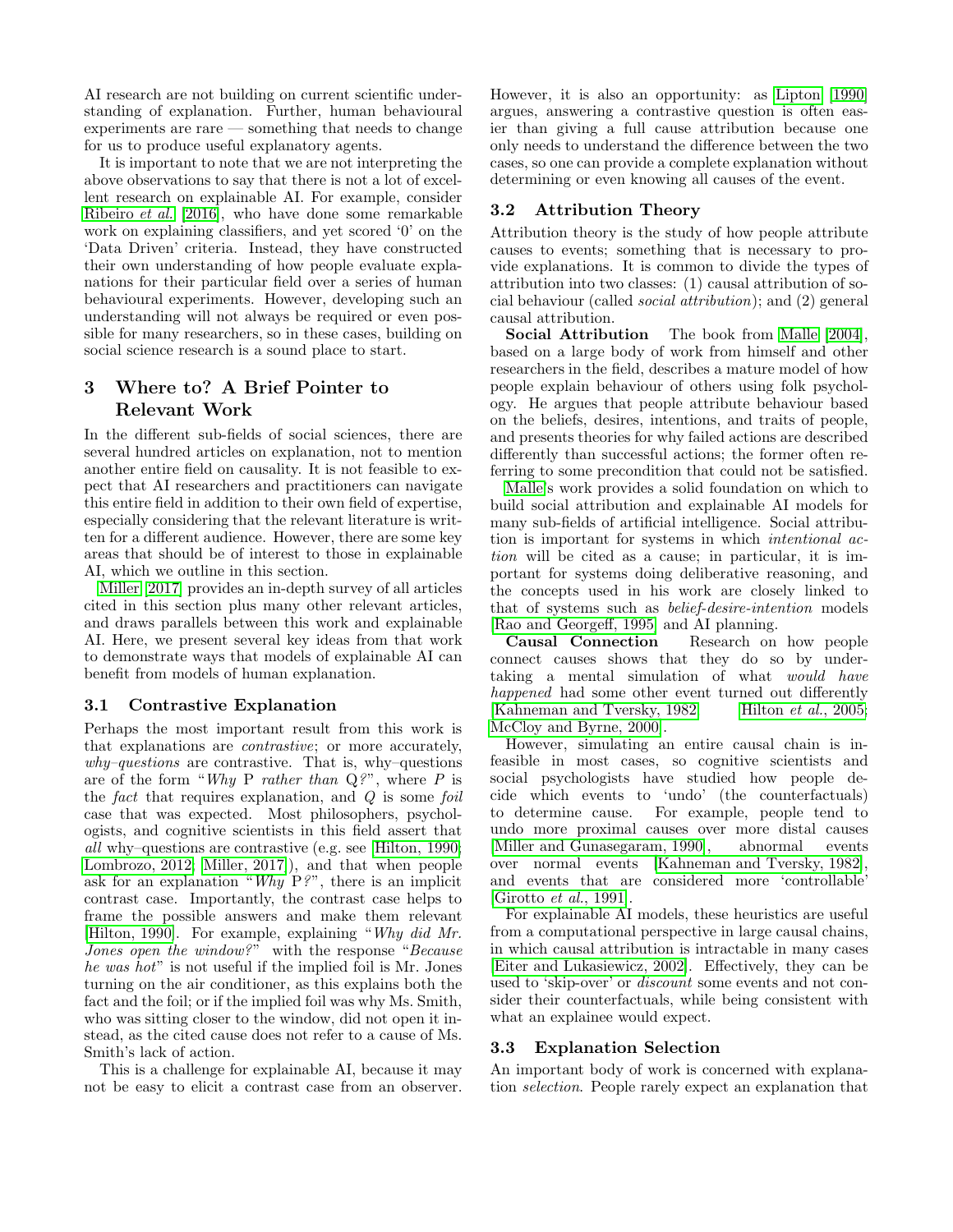consists of an actual and complete cause of an event. Instead, explainers select one or two causes and present these as *the* explanation. Explainees are typically able to 'fill in' their own causal understanding from just these. Thus, some causes are better explanations than others: events that are 'closer' to the fact in question in the causal chain are preferred over more distal events [\[Miller and Gunasegaram, 1990\]](#page-4-16), but people will 'trace through' closer events to more distal events if those distal events are human actions [\[Hilton](#page-4-14) *et al.*, 2005] or abnormal events [\[Hilton and Slugoski, 1986\]](#page-4-19).

In AI, perhaps some models are simple enough that explanation selection would not be valuable, or visualisation would provide a powerful medium to show many causes at once. However, for causal chains with than a handful of causes, we argue that explanation selection can be used to simplify and/or prioritise explanations.

## 3.4 Explanation Evaluation

The work discussed in this section so far looks at how explainees generate and select explanations. There is also a body of work that studies how people evaluate the quality of explanations provided to them. The most important finding from this work is that the probability that the cited cause is actually true is not the most important criteria people use [\[Hilton, 1996\]](#page-4-20). Instead, people judge explanations based on so-called *pragmatic influences* of causes, which include criteria such as usefulness, relevance, etc. [\[Slugoski](#page-4-21) *et al.*, 1993].

Recent work shows that people prefer explanations that are *simpler* (cite few causes) [\[Lombrozo, 2007\]](#page-4-22), more *general* (they explain more events) [\[Lombrozo, 2007\]](#page-4-22), and *coherent* (consistent with prior knowledge) [\[Thagard, 1989\]](#page-4-23). In particular, [Lombrozo \[2007\]](#page-4-22) shows that the people disproportionately prefer simpler explanations over more likely explanations.

These criteria are important to any work in explainable AI. Giving simpler explanations that increase the likelihood that the observer both *understands* and *accepts* the explanation may be more useful to establish trust, if this is the primary goal of the explanation. Learning from these and adding them as objective criteria to models of explainable AI is important.

## 3.5 Explanation as Conversation

Finally, it is important to remember that explanations are interactive conversations, and that people typically abide by certain rules of conversation [\[Hilton, 1990\]](#page-4-0). *Grice's maxims* [\[Grice, 1975\]](#page-4-24) are the most well-known and widely accepted rules of conversation. In short, they say that in a conversation, people consider the following: (a) quality; (b) quantity; (c) relation; and (d) manner. Coarsely, these respectively mean: only say what you believe; only say as much as is necessary; only say what is relevant; and say it in a nice way. [Hilton \[1990\]](#page-4-0) argues that as explanations are conversations, they follow these maxims. There is body of research that demonstrates people do follow these maxims, as discussed by [Miller \[2017\]](#page-4-9).

Note that we are not arguing that explanations must be text or verbal. However, explanations presented in a visual way, for example, should have similar properties, and these maxims offer a useful set of objective criteria.

## 3.6 Where not to go

Finally, we discuss work that we believe should be discounted in explainable AI. Specifically, two well-known theories of explanation, sometimes cited and used in explainable AI articles, are the *logically deductive model* of explanation [\[Hempel and Oppenheim, 1948\]](#page-4-25), and the *covariation model* [\[Kelley, 1967\]](#page-4-26); both of which have had significant impact. However, since its publication, researchers found that the logically-deductive model was inconsistent in many ways, and instead derived new models of explanation. Similarly, the co-variation model was found be problematic and did not account for many facets of human explanation [\[Malle, 2011\]](#page-4-27), so was refined into other models, such as those of abnormality described in Section [3.3.](#page-2-1)

While these models are still cited as part of the history of research in explanation, they are no longer considered valid models of human explanation in cognitive and social science. We contend, therefore, that explainable AI models should build on these newer models, which are widely accepted, rather than these earlier models.

## 4 Conclusions

We argued that existing models of how people generate, select, present, and evaluate explanations are highly relevant to explainable AI. Via a brief survey of articles, we provide evidence that little research on explainable AI draws on such models. Although the survey was limited, it is clear from our readings that the observation holds more generally. We pointed to a handful of key articles that we believe could be important, but for a proper presentation and discussion of these, see [Miller \[2017\]](#page-4-9).

We encourage researchers and practitioners in explainable AI to collaborate with researchers and practitioners from the social and behavioural sciences, to inform both model design and human behavioural experiments. We do not advocate that every paper on explainable AI should be accompanied by human behavioural experiments — proxy studies are valid ways to evaluate models of explanation, especially those in early development, and computational problems are also of interest. However, we support the emphasis in the recent DARPA solicitation [\[DARPA, 2016\]](#page-4-4) on reaching "human-in-the-loop techniques that developers can use ... for more intensive human evaluations,' and agree with [Doshi-Velez and Kim \[2017\]](#page-4-28) that to have a real-world impact, "it is essential that we as a community respect the time and effort involved to do such evaluations."

We hope that readers of this paper and participants in the workshop agree with our position and, where feasible, adopt existing models and methods to reduce the risk that it is only the inmates that are running the asylum.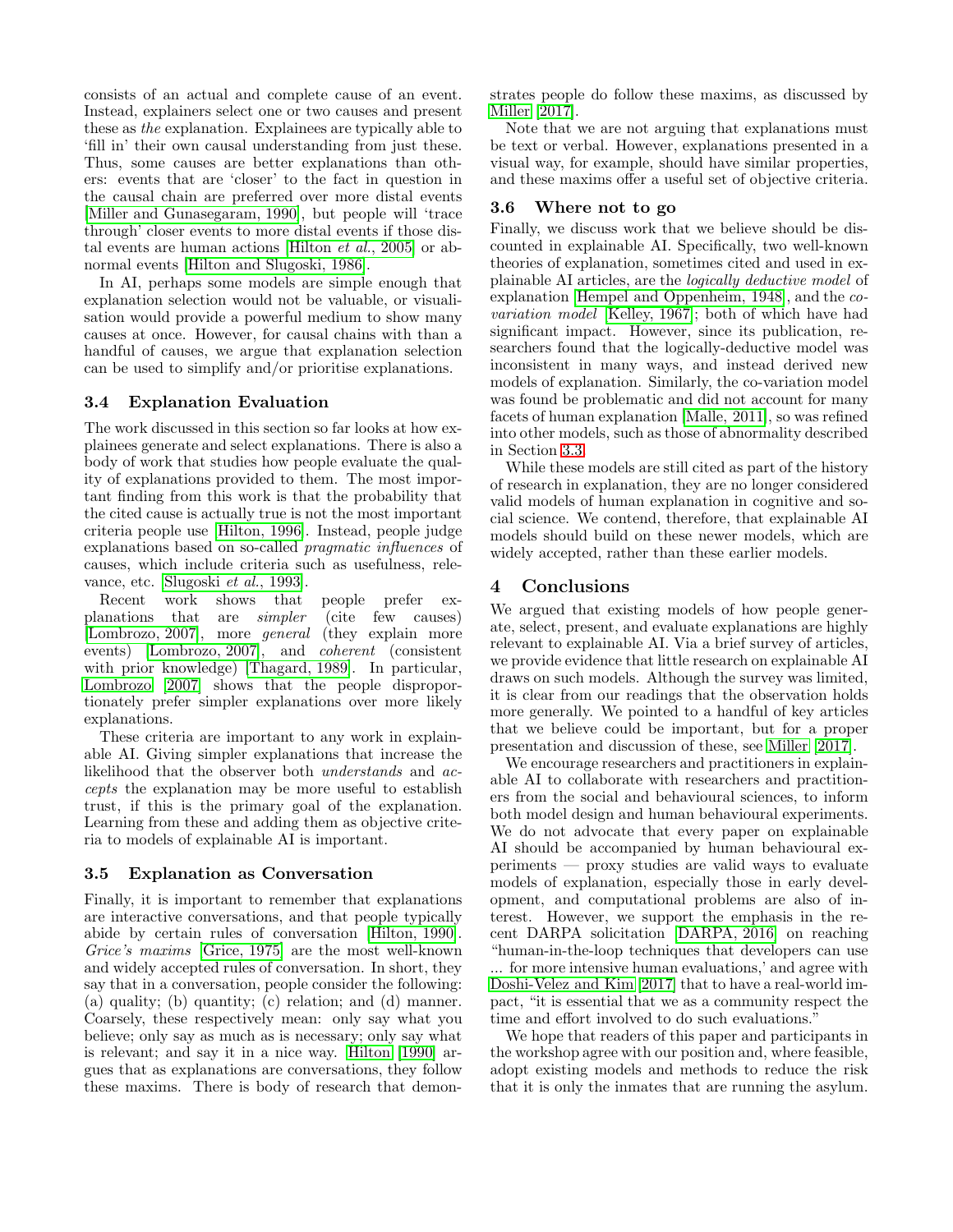## References

- <span id="page-4-3"></span>[Buchanan and Shortliffe, 1984] Bruce Buchanan and Edward Shortliffe. *Rule-based expert systems: the MYCIN experiments of the Stanford Heuristic Programming Project*. Addison-Wesley, 1984.
- <span id="page-4-1"></span>[Chandrasekaran *et al.*, 1989] B Chandrasekaran, Michael C. Tanner, and John R. Josephson. Explaining control strategies in problem solving. *IEEE Expert*, 4(1):9–15, 1989.
- <span id="page-4-6"></span>[Cooper, 2004] Alan Cooper. *The inmates are running the asylum: Why high-tech products drive us crazy and how to restore the sanity*. Sams, IN, USA, 2004.
- <span id="page-4-4"></span>[DARPA, 2016] DARPA. Explainable artificial intelligence (XAI) program. http://www.darpa.mil/program/explainable-artificia*l<sup>erqekien*liletalics, 2004.</sup> 2016. Full solicitation at <http://www.darpa.mil/attachments/DARPA-BAA-16-53.pdf>gmas of attribution: An alternative theory of be-
- <span id="page-4-28"></span>[Doshi-Velez and Kim, 2017] F. Doshi-Velez and B. Kim. Towards A Rigorous Science of Interpretable Machine Learning. *ArXiv e-prints*, 1702.08608, 2017.
- <span id="page-4-18"></span>[Eiter and Lukasiewicz, 2002] Thomas Eiter and Thomas Lukasiewicz. Complexity results for structure-based causality. Artificial Intelligence, structure-based causality. 142(1):53–89, 2002.
- <span id="page-4-17"></span>[Girotto *et al.*, 1991] Vittorio Girotto, Paolo Legrenzi, and Antonio Rizzo. Event controllability in counterfactual thinking. *Acta Psychologica*, 78(1):111–133, 1991.
- <span id="page-4-24"></span>[Grice, 1975] Herbert P Grice. Logic and conversation. In *Syntax and semantics 3: Speech arts*, pages 41–58. New York: Academic Press, 1975.
- <span id="page-4-25"></span>[Hempel and Oppenheim, 1948] Carl G Hempel and Paul Oppenheim. Studies in the logic of explanation. *Philosophy of Science*, 15(2):135–175, 1948.
- <span id="page-4-19"></span>[Hilton and Slugoski, 1986] Denis J Hilton and Ben R Slugoski. Knowledge-based causal attribution: The abnormal conditions focus model. *Psychological review*, 93(1):75, 1986.
- <span id="page-4-14"></span>[Hilton *et al.*, 2005] Denis J. Hilton, John L. McClure, and R. Slugoski, Ben. The course of events: Counterfactuals, causal sequences and explanation. In *The Psychology of Counterfactual Thinking*. 2005.
- <span id="page-4-0"></span>[Hilton, 1990] Denis J Hilton. Conversational processes and causal explanation. *Psychological Bulletin*, 107(1):65–81, 1990.
- <span id="page-4-20"></span>[Hilton, 1996] Denis J Hilton. Mental models and causal explanation: Judgements of probable cause and explanatory relevance. *Thinking & Reasoning*, 2(4):273– 308, 1996.
- <span id="page-4-13"></span>[Kahneman and Tversky, 1982] Daniel Kahneman and Amos Tversky. The simulation heuristic. In P. Slovic D. Kahneman and A. Tversky, editors, *Judgment under Uncertainty: Heuristics and Biases*. New York: Cambridge University Press, 1982.
- <span id="page-4-26"></span>[Kelley, 1967] Harold H Kelley. Attribution theory in social psychology. In *Nebraska symposium on motivation*, pages 192–238. Uni. Nebraska Press, 1967.
- <span id="page-4-10"></span>[Lipton, 1990] Peter Lipton. Contrastive explanation. *Royal Institute of Philosophy Supplement*, 27:247–266, 1990.
- <span id="page-4-22"></span>[Lombrozo, 2007] Tania Lombrozo. Simplicity and probability in causal explanation. *Cognitive psychology*, 55(3):232–257, 2007.
- <span id="page-4-7"></span>[Lombrozo, 2012] Tania Lombrozo. Explanation and abductive inference. *Oxford handbook of thinking and reasoning*, pages 260–276, 2012.
- <span id="page-4-11"></span>[Malle, 2004] Bertram F Malle. *How the mind explains behavior: Folk explanations, meaning, and social in-*
- <span id="page-4-27"></span>[Malle, 2011] Bertram F Malle. Time to give up the
	- havior explanation. *Advances in Experimental Social Psychology*, 44(1):297–311, 2011.
	- [McCloy and Byrne, 2000] Rachel McCloy and Ruth MJ Byrne. Counterfactual thinking about controllable events. *Memory & Cognition*, 28(6):1071– 1078, 2000.
- <span id="page-4-16"></span><span id="page-4-15"></span>[Miller and Gunasegaram, 1990] Dale T Miller and Saku Gunasegaram. Temporal order and the perceived mutability of events: Implications for blame assignment. *Journal of personality and social psychology*, 59(6):1111, 1990.
- <span id="page-4-9"></span>[Miller, 2017] Tim Miller. Explainable AI: Insights from the social sciences. *ArXiv e-prints*, 1706.07269, 2017. <https://arxiv.org/abs/1706.07269>.
- <span id="page-4-5"></span>[Nott, 2017] George Nott. 'Explainable Artificial Intelligence': Cracking open the black box of AI. *Computer World*, 4 2017. <https://www.computerworld.com.au/article/617359/>.
- <span id="page-4-12"></span>[Rao and Georgeff, 1995] Anand S Rao and Michael P Georgeff. Bdi agents: From theory to practice. In *ICMAS*, volume 95, pages 312–319, 1995.
- <span id="page-4-8"></span>[Ribeiro *et al.*, 2016] Marco Tulio Ribeiro, Sameer Singh, and Carlos Guestrin. Why should I trust you?: Explaining the predictions of any classifier. In *Proceedings of the Int. Conf.x on Knowledge Discovery and Data Mining*, pages 1135–1144. ACM, 2016.
- <span id="page-4-21"></span>[Slugoski *et al.*, 1993] Ben R Slugoski, Mansur Lalljee, Roger Lamb, and Gerald P Ginsburg. Attribution in conversational context: Effect of mutual knowledge on explanation-giving. *European Journal of Social Psychology*, 23(3):219–238, 1993.
- <span id="page-4-2"></span>[Swartout and Moore, 1993] William R Swartout and Johanna D Moore. Explanation in second generation expert systems. In *Second generation expert systems*, pages 543–585. Springer, 1993.
- <span id="page-4-23"></span>[Thagard, 1989] Paul Thagard. Explanatory coherence. *Behavioral and Brain Sciences*, 12(03):435–467, 1989.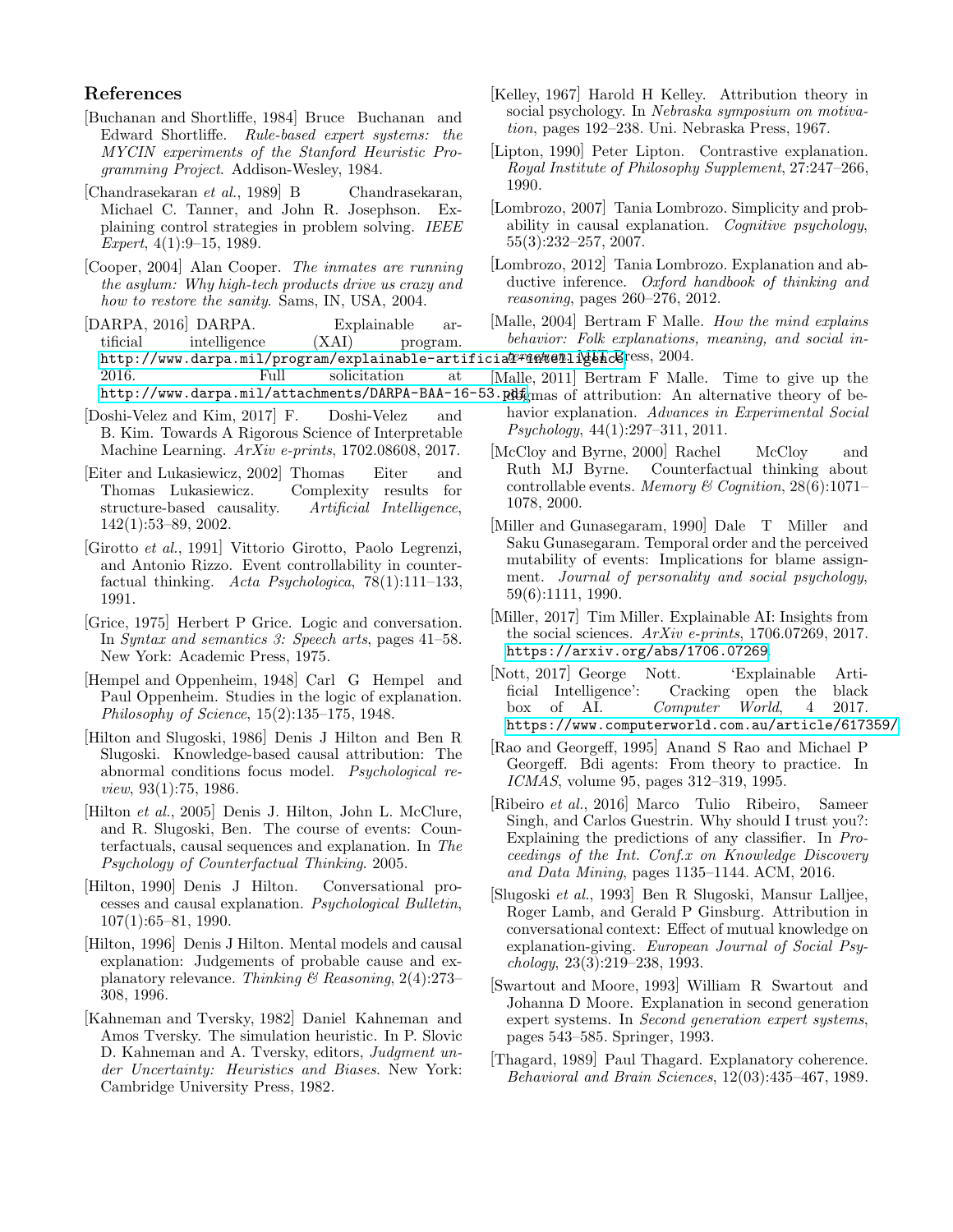## <span id="page-5-0"></span>A List of Papers Surveyed

Taken from the 'Related Work' list posted on the website for the IJCAI [2](#page-5-1)017 Explainable AI workshop<sup>2</sup> as of 16 May 2017.

- 1. Chakraborti, T., Sreedharan, S., Zhang, Y., & Kambhampati, S. (2017). Plan explanations as model reconciliation: Moving beyond explanation as soliloquy. To appear in Proceedings of the Twenty-Sixth International Joint Conference on Artificial Intelligence. Melbourne, Australia: AAAI Press.
- 2. Cheng, H., et al. (2014) SRI-Sarnoff Aurora at TRECVid 2014: Multimedia event detection and recounting.
- 3. Doshi-Velez, F., & Kim, B. (2017). A roadmap for a rigorous science of interpretability. (arXiv:1702.08608)
- 4. Elhoseiny, M., Liu, J., Cheng, H., Sawhney, H., & Elgammal, A. (2015). Zero-shot event detection by multimodal distributional semantic embedding of videos. Proceedings of the Thirtieth AAAI Conference on Artificial Intelligence (pp. 3478-3486). Phoenix, AZ: AAAI Press.
- 5. Hendricks, L.A, Akata, Z., Rohrbach, M., Donahue, J., Schiele, B., & Darrell, T. (2016). Generating visual explanations. (arXiv:1603.08507v1)
- 6. Kofod-Petersen, A., Cassens, J., & Aamodt, A. (2008). Explanatory capabilities in the CREEK knowledge-intensive case-based reasoner. Frontiers in Artificial Intelligence and Applications, 173, 28- 35.
- 7. Kulesza, T., Burnett, M., Wong, W. K., & Stumpf, S. (2015). Principles of explanatory debugging to personalize interactive machine learning. Proceedings of the Twentieth International Conference on Intelligent User Interfaces (pp. 126-137). Atlanta, GA: ACM Press.
- 8. Lake, B.H., Salakhutdinov, R., & Tenenbaum, J.B. (2015). Human-level concept learning through probabilistic program induction. Science, 350, 1332- 1338.
- 9. Langley, P., Meadows, B., Sridharan, M., & Choi, D. (2017). Explainable agency for intelligent autonomous systems. In Proceedings of the Twenty-Ninth Annual Conference on Innovative Applications of Artificial Intelligence. San Francisco: AAAI Press.
- 10. Lécué, F.  $(2012)$ . Diagnosing changes in an ontology stream: A DL reasoning approach. In Proceedings of the Twenty-Sixth AAAI Conference on Artificial Intelligence. Toronto, Ontario, Canada: AAAI Press.
- 11. Letham, B., Rudin. C., McCormick, T., and Madigan, D. (2015). Interpretable classifiers using rules and Bayesian analysis: Building a better stroke prediction model. Annals of Applied Statistics, 9(3), 1350-137.
- 12. Lombrozo, T. (2012). Explanation and abductive inference. Oxford Handbook of Thinking And Reasoning (pp. 260-276).
- 13. Martens, D., & Provost, F. (2014). Explaining data-driven document classifications. MIS Quarterly, 38(1), 73-99.
- 14. Ribeiro, M.T., Singh, S., & Guestrin, C. (2016). "Why should I trust you?" Explaining the predictions of any classifier. Human Centered Machine Learning: Papers from the CHI Workshop. (arXiv:1602.04938v1)
- 15. Rosenthal, S., Selvaraj, S. P., & Veloso, M. (2016). Verbalization: Narration of autonomous mobile robot experience. In Proceedings of the Twenty-Fifth International Joint Conference on Artificial Intelligence. New York, NY: AAAI Press.
- 16. Sheh, R.K. (2017). "Why did you do that?" Explainable intelligent robots. In K. Talamadupula, S. Sohrabi, L. Michael, & B. Srivastava (Eds.) Human-Aware Artificial Intelligence: Papers from the AAAI Workshop (Technical Report WS-17-11). San Francisco, CA: AAAI Press.
- 17. Si, Z. and Zhu, S. (2013). Learning AND-OR templates for object recognition and detection. IEEE Transactions On Pattern Analysis and Machine Intelligence, 35(9), 2189-2205.
- 18. Shwartz-Ziv, R. & Tishby, N. (2017). Opening the black box of deep neural networks via information. (arXiv:1703.00810 [cs.LG])
- 19. Sormo, F., Cassens, J., & Aamodt, A. (2005). Explanation in case-based reasoning: Perspectives and goals. Artificial Intelligence Review, 24(2), 109-143.
- 20. Swartout, W., Paris, C., & Moore, J. (1991). Explanations in knowledge systems: Design for explainable expert systems. IEEE Expert, 6(3), 58-64.
- 21. van Lent, M., Fisher, W., & Mancuso, M. (2004). An explainable artificial intelligence system for small-unit tactical behavior. Proceedings of the Nineteenth National Conference on Artificial Intelligence (pp. 900-907). San Jose, CA: AAAI Press.
- 22. Zahavy, T., Zrihem, N.B., & Mannor, S. (2017). Graying the black box: Understanding DQNs. (arXiv:1602.02658 [cs.LG])
- 23. Zhang, Y., Sreedharan, S., Kulkarni, A., Chakraborti, T., Zhuo, H.H., & Kambhampati, S. (2017). Plan explicability and predictability for robot task planning. To appear in Proceedings of the International Conference on Robotics and Automation. Singapore: IEEE Press.

<span id="page-5-1"></span><sup>2</sup> See <http://home.earthlink.net/~dwaha/research/meetings/ijcai17-xai/>.